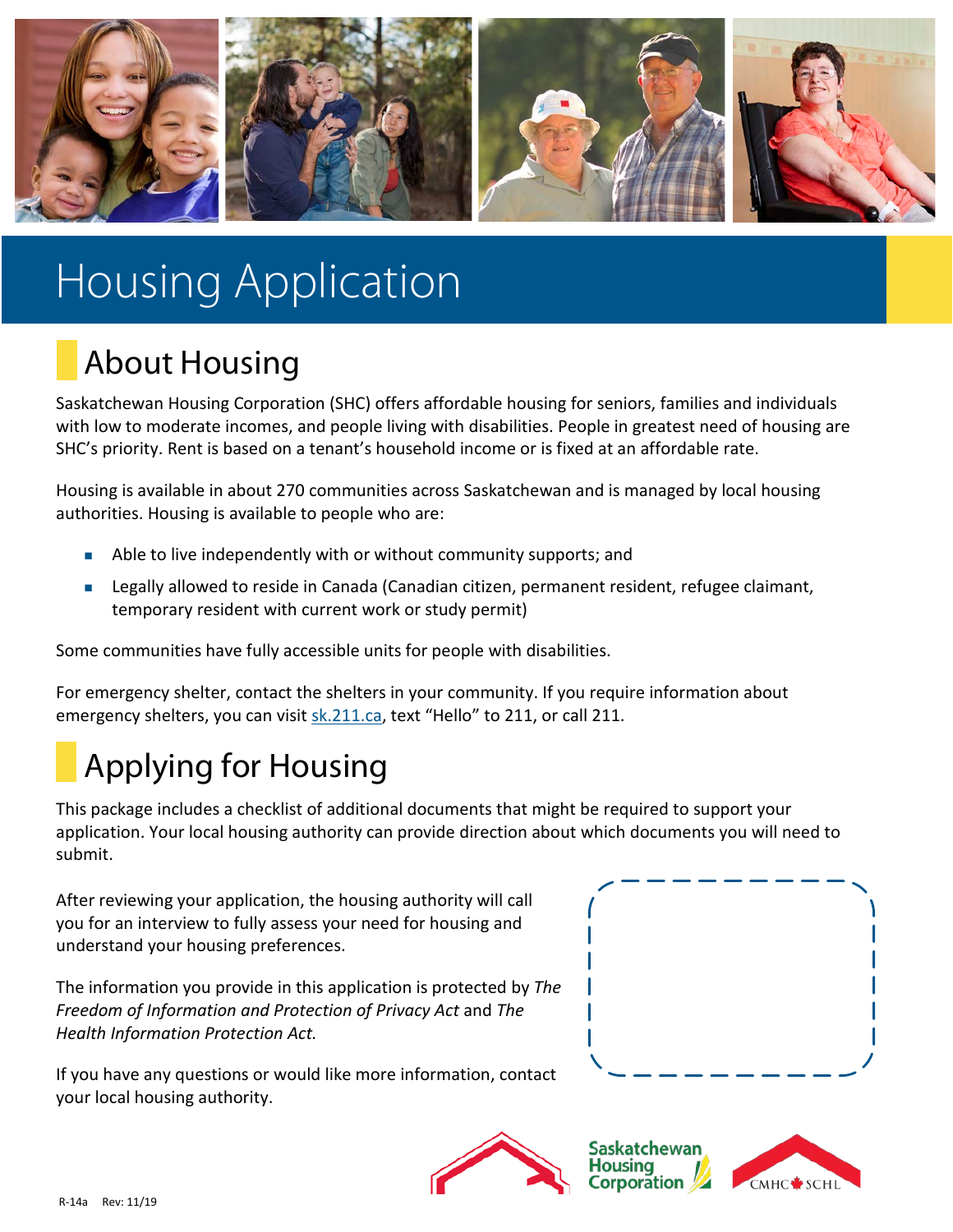### Document Checklist

*Your housing authority will let you know which of these documents are required for your application.*

#### $\Box$  Residency Information

If you are NOT a Canadian citizen, provide copies of documents pertaining to immigration status:

- $\Box$  Permanent Resident Card (front and back)
- ☐ Refugee Protection Claimant Document
- ☐ Notice of Decision
- ☐ Work Permit and/or Study Permit

#### ☐ Rental References

If required by your housing authority, provide:

 $\Box$  Completed rental reference forms (available from the housing authority) for the applicant and co-applicant. If you don't have any rental references, your housing authority might ask you to provide letters from character references.

### ☐ Proof of Before-Tax Household Income

*Income verification is required for all household members age 18 and over, excluding dependants under the age of 25 who are full-time students*.

For any household members who filed a tax return last year, provide:

 $\Box$  Income tax return and Notice of Assessment

OR

 $\Box$  Proof of Income Statement (Option C), a simple version of your tax assessment that you can obtain by calling Canada Revenue Agency at 1-800-267-6999.

*You can also obtain your Notice of Assessment or Proof of Income Statement online at [CRA My Account.](https://www.canada.ca/en/revenue-agency/services/e-services/e-services-individuals/account-individuals.html)*

If you did not file a tax return last year or if your income has changed significantly since last year, you can provide alternate documents as proof of income. The following list provides examples of documents your housing authority might ask you to submit.

- Employment income, income earned on reserve, and self-employment income (last 3 months)
- EI (last month)
- Worker's Compensation (last month)
- Assistance benefits, such as SAP, SIS, TEA, SAID, PTA (last month)
- Investment income or dividends and rental property income (last year)
- Retirement savings withdrawals from a plan, such as a RRSP
- Pension income, including work pension, private pension, and CPP (last month)
- OAS and benefits including GIS (last month)
- Federal veterans benefits and disability benefits (last month)
- Scholarships, bursaries, grants, band funding, and tuition paid (current school year)
- Child support and spousal support, both paid and received (last month)

*You might be asked to provide additional proof of income (up to 12 months).*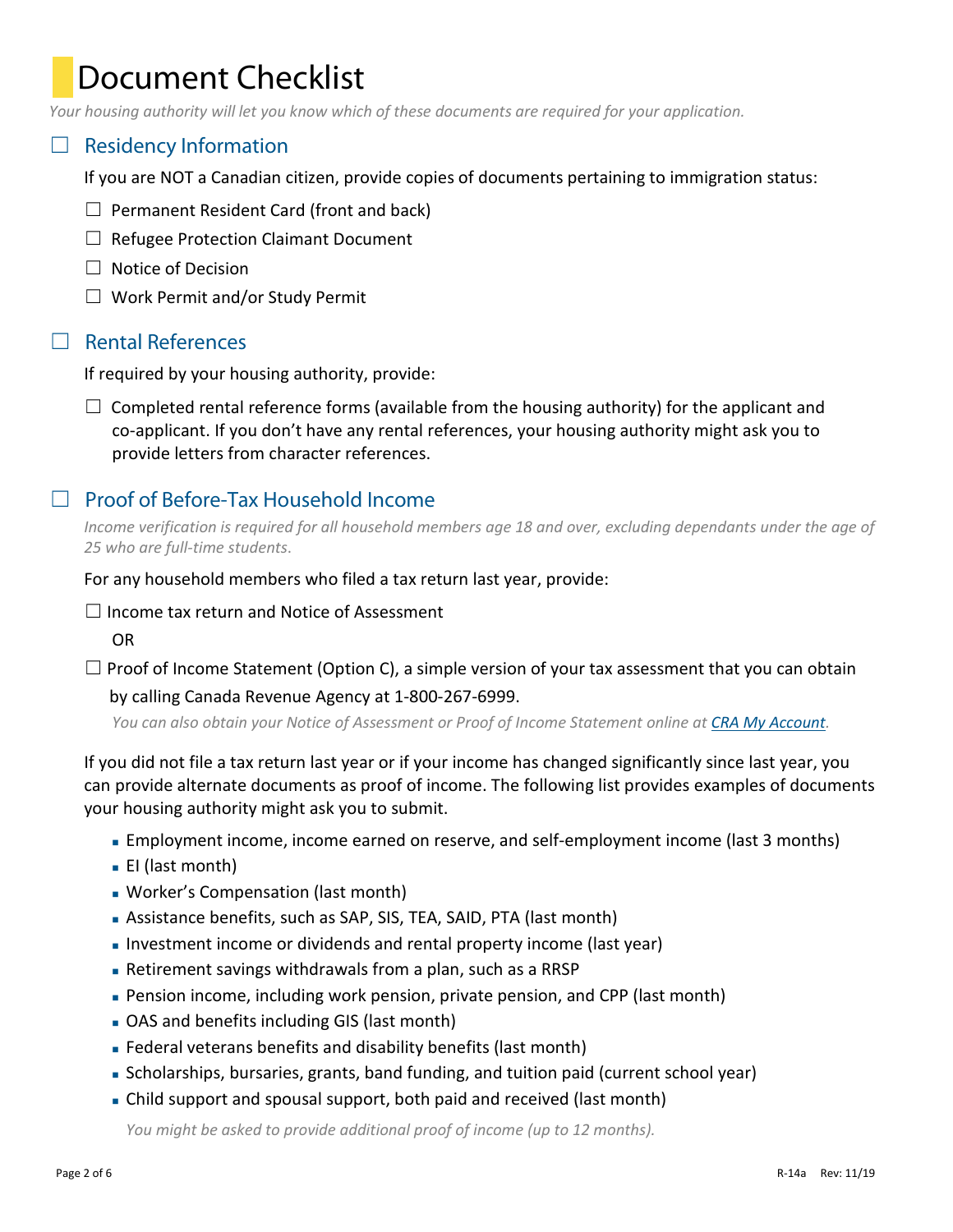

### Personal Information

| Applicant:                                                                                               |                                            |                |            |                      |  |
|----------------------------------------------------------------------------------------------------------|--------------------------------------------|----------------|------------|----------------------|--|
|                                                                                                          | First name                                 | Middle name(s) |            | Last name            |  |
| <b>Current Address:</b>                                                                                  |                                            |                |            |                      |  |
|                                                                                                          | Unit number and address                    | PO Box         |            |                      |  |
|                                                                                                          | City/Town                                  | Province       |            | Postal Code          |  |
| <b>Marital Status:</b>                                                                                   | O Single/Widowed/Separated/Divorced        |                |            |                      |  |
| Social Insurance Number:                                                                                 | Email:                                     |                |            |                      |  |
| Phone numbers:                                                                                           |                                            |                |            |                      |  |
|                                                                                                          | Home                                       | Work           |            | Cell                 |  |
| Gender:                                                                                                  | O F<br>O M<br>$\bigcirc$ X                 |                | Birthdate: |                      |  |
|                                                                                                          |                                            |                |            | MM/DD/YYYY           |  |
| <b>Alternate Contact:</b>                                                                                |                                            |                |            |                      |  |
| (Optional)                                                                                               | Name                                       |                |            | Phone Number         |  |
| Canadian residency status:                                                                               | O Canadian citizen<br>O Permanent resident |                |            | O Temporary resident |  |
|                                                                                                          | O Refugee claimant                         | O Other:       |            |                      |  |
| <b>Rental History and References</b>                                                                     |                                            |                |            |                      |  |
| Do you currently live in a home you own?                                                                 |                                            |                | O Yes      |                      |  |
|                                                                                                          | $O$ No                                     |                |            |                      |  |
| Are you a first time renter?                                                                             | O Yes                                      | $O$ No         |            |                      |  |
| If you have rented from a housing authority, which one?                                                  |                                            |                |            |                      |  |
| Do you owe money to a housing authority or SHC?                                                          | O Yes                                      | $\bigcirc$ No  |            |                      |  |
| Provide contact information for your current and previous landlords. If you have not rented, provide two |                                            |                |            |                      |  |

Provide contact information for your current and previous landlords. If you have not rented, provide two character references that are not friends or family (teacher, support worker, health professional, etc.).

| <b>Current Landlord:</b>           | Name:                             |            | Contact:                    |            |
|------------------------------------|-----------------------------------|------------|-----------------------------|------------|
| Or Character<br>Reference          | Phone number:                     |            | (If applicable)<br>Email:   |            |
|                                    | Tenancy start:<br>(If applicable) | MM/DD/YYYY |                             |            |
| Previous Landlord:<br>Or Character | Name:                             |            | Contact:<br>(If applicable) |            |
| Reference                          | Phone number:                     |            | Email:                      |            |
|                                    | Tenancy start:                    |            | Tenancy end:                |            |
|                                    | (If applicable)                   | MM/DD/YYYY | (If applicable)             | MM/DD/YYYY |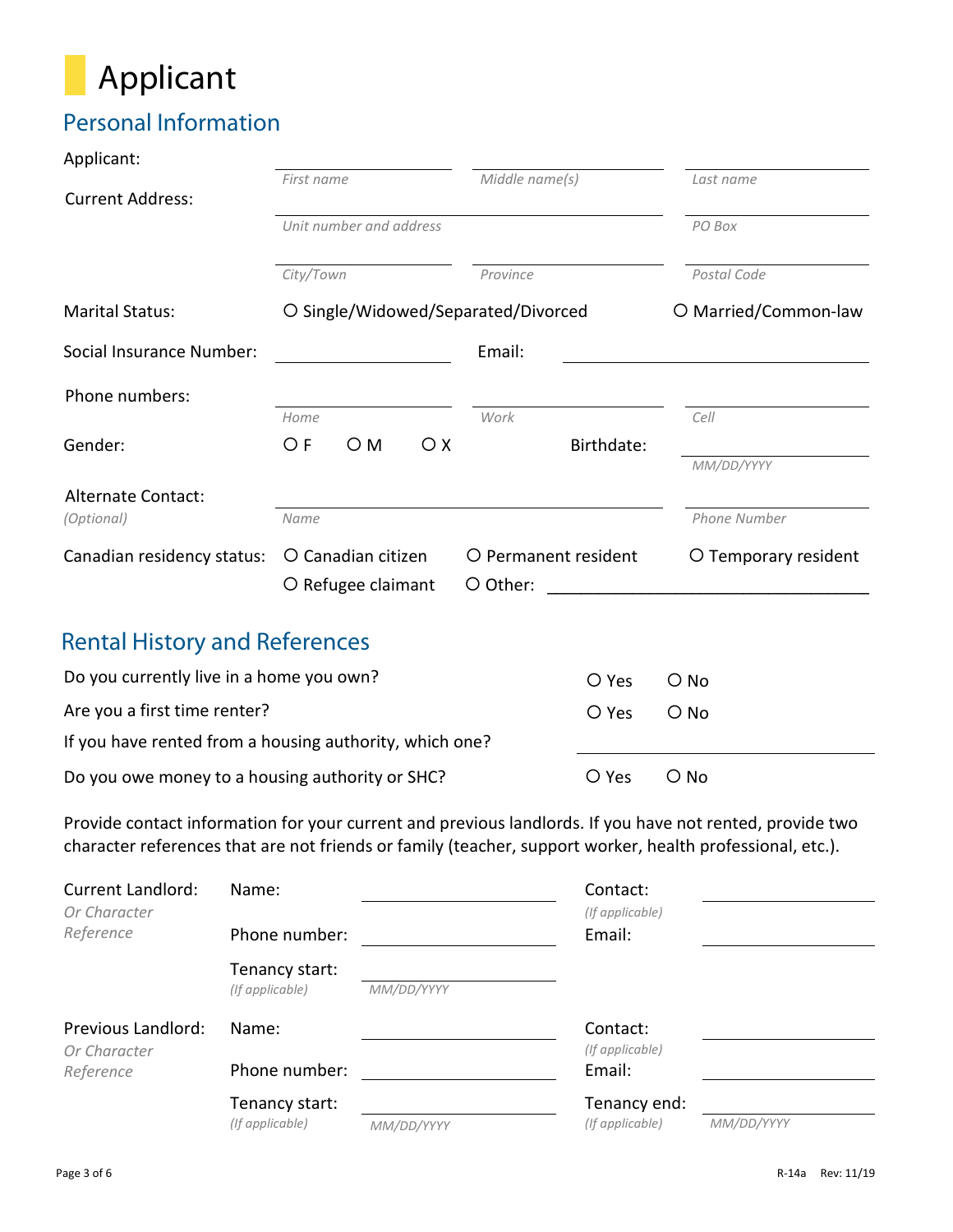## Co-applicant

*If there is no co-applicant, go to Household.*

### Personal Information

#### Co-applicant:

| Relationship to applicant:                                                                               | Middle name(s)<br>First name             |                         |                                  |                                     | Last name            |               |                                    |
|----------------------------------------------------------------------------------------------------------|------------------------------------------|-------------------------|----------------------------------|-------------------------------------|----------------------|---------------|------------------------------------|
| <b>Current Address:</b>                                                                                  |                                          |                         |                                  |                                     |                      |               |                                    |
| $O$ Same as applicant                                                                                    |                                          | Unit number and address |                                  |                                     |                      |               | PO Box                             |
|                                                                                                          | City/Town                                |                         |                                  | Province                            |                      |               | Postal Code                        |
| <b>Marital Status:</b>                                                                                   |                                          |                         |                                  | O Single/Widowed/Separated/Divorced |                      |               | O Married/Common-law               |
| Social Insurance Number:<br>Email:                                                                       |                                          |                         |                                  |                                     |                      |               |                                    |
| Phone numbers:                                                                                           |                                          |                         |                                  |                                     |                      |               |                                    |
|                                                                                                          | Home                                     |                         |                                  | Work                                |                      | Cell          |                                    |
| Gender:                                                                                                  | O F                                      | $\bigcirc$ M            | O X                              |                                     | Birthdate:           |               |                                    |
| <b>Alternate Contact:</b><br>(Optional)                                                                  | Name                                     |                         |                                  |                                     |                      |               | MM/DD/YYYY<br>Contact Phone Number |
| Canadian residency status:                                                                               | O Canadian citizen<br>O Refugee claimant |                         | O Permanent resident<br>O Other: |                                     | O Temporary resident |               |                                    |
| <b>Rental History and References</b>                                                                     |                                          |                         |                                  |                                     |                      |               |                                    |
| Do you currently live in a home you own?<br>O Yes                                                        |                                          |                         |                                  |                                     |                      | $\bigcirc$ No |                                    |
| Are you a first time renter?<br>O Yes                                                                    |                                          |                         |                                  |                                     |                      | $\bigcirc$ No |                                    |
| If you have rented from a housing authority, which one?                                                  |                                          |                         |                                  |                                     |                      |               |                                    |
| Do you owe money to a housing authority or SHC?<br>O Yes                                                 |                                          |                         |                                  |                                     |                      | $O$ No        |                                    |
| Do you have the same references as the applicant?<br>O Yes                                               |                                          |                         |                                  |                                     |                      | $\bigcirc$ No | If yes, go to Household            |
| Provide contact information for your current and previous landlords. If you have not rented, provide two |                                          |                         |                                  |                                     |                      |               |                                    |

character references that are not friends or family (teacher, support worker, health professional, etc.).

| <b>Current Landlord:</b>                                 | Name:                             |            | Contact:                    |            |            |
|----------------------------------------------------------|-----------------------------------|------------|-----------------------------|------------|------------|
| (Or Character Reference)                                 | Phone                             |            | (If applicable)<br>Email:   |            |            |
|                                                          | Tenancy start:<br>(If applicable) | MM/DD/YYYY |                             |            |            |
| Previous Landlord:<br>(Or Character Reference)           | Name:                             |            | Contact:<br>(If applicable) |            |            |
| Phone<br>Tenancy start:<br>(If applicable)<br>MM/DD/YYYY |                                   | Email:     |                             |            |            |
|                                                          |                                   |            | Tenancy end:                |            |            |
|                                                          |                                   |            | (If applicable)             | MM/DD/YYYY |            |
| Page 4 of 6                                              |                                   |            |                             | R-14a      | Rev: 11/19 |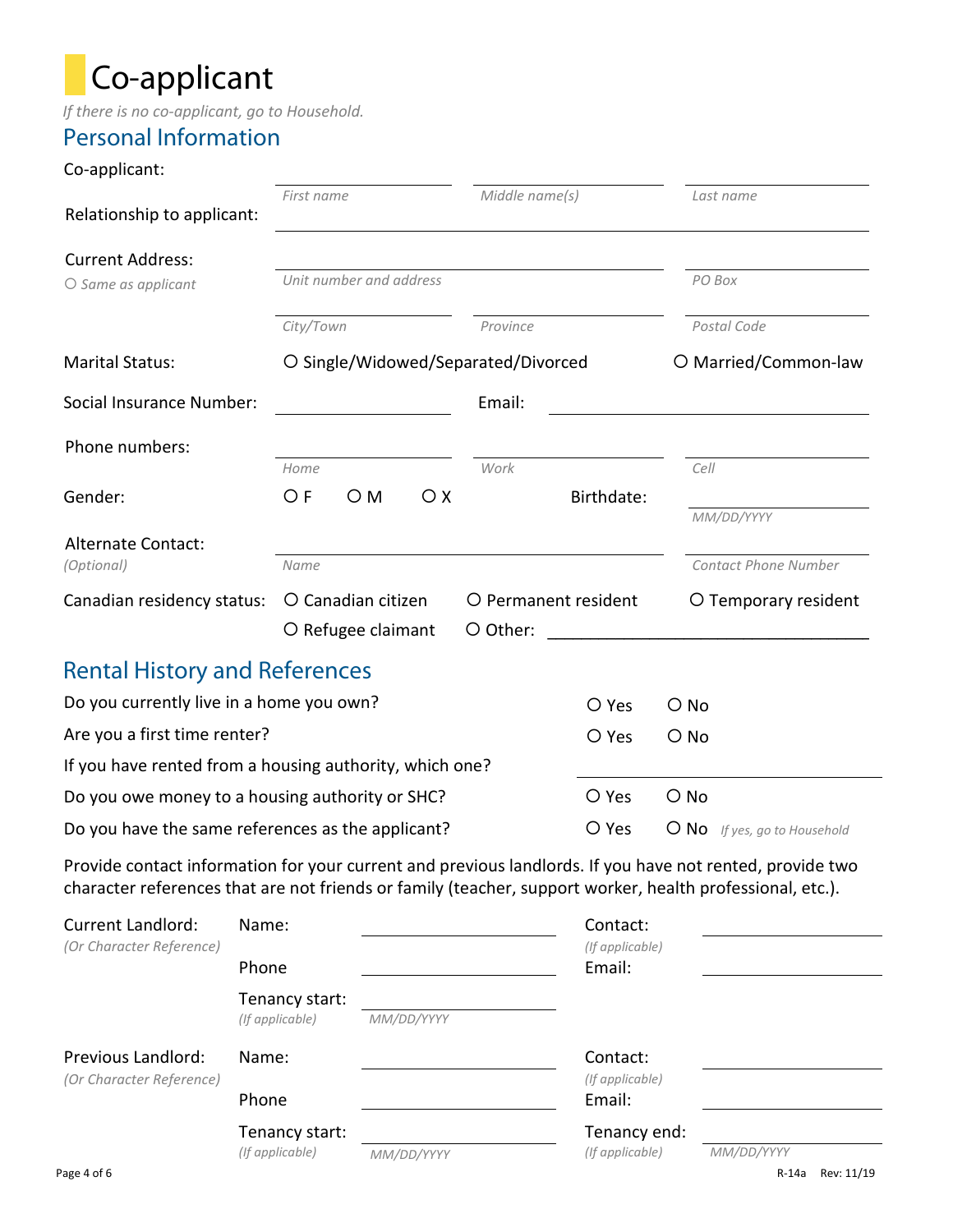## Household

### Household Member Information

Provide details for each additional person who will live in the household, including children.

*If you require additional space, please attach a page to your application.*

| <b>First Name</b>                                          | Last Name                                                                                                                         | <b>Birthdate</b><br>(MM/DD/YYYY)                                                                                                                                                                                                                                                                                                                                                                                    | Gender<br>(F/M/X) |       | Relationship to Applicant |
|------------------------------------------------------------|-----------------------------------------------------------------------------------------------------------------------------------|---------------------------------------------------------------------------------------------------------------------------------------------------------------------------------------------------------------------------------------------------------------------------------------------------------------------------------------------------------------------------------------------------------------------|-------------------|-------|---------------------------|
|                                                            |                                                                                                                                   |                                                                                                                                                                                                                                                                                                                                                                                                                     |                   |       |                           |
|                                                            | Will any children live in the home less than half of the time?                                                                    |                                                                                                                                                                                                                                                                                                                                                                                                                     |                   | O Yes | $\bigcirc$ No             |
|                                                            | Will household size increase within the year?                                                                                     | (Expecting a new baby, child returning from care, elderly parent joining the household, etc.)                                                                                                                                                                                                                                                                                                                       |                   | O Yes | $\bigcirc$ No             |
| $\Box$ A fully accessible unit<br>$\Box$ Other adaptations |                                                                                                                                   | If a member of the household has a permanent disability, do you need:<br>Allows an individual using a wheelchair to live comfortably (lower counters, wider doorways, etc.)                                                                                                                                                                                                                                         |                   |       |                           |
|                                                            | Do you have or plan to have any animals?<br>Many Saskatchewan housing authorities have a strict no-pet policy.                    |                                                                                                                                                                                                                                                                                                                                                                                                                     |                   | O Yes | $\bigcirc$ No             |
| <b>Income and Assets</b>                                   |                                                                                                                                   |                                                                                                                                                                                                                                                                                                                                                                                                                     |                   |       |                           |
|                                                            | Did you file a tax return for the most recent tax year?<br>If you didn't file a tax return, you can still apply for housing.      |                                                                                                                                                                                                                                                                                                                                                                                                                     |                   | O Yes | $O$ No                    |
|                                                            | Assistance benefits include SAP, SIS, TEA, SAID, and PTA.                                                                         | Are assistance benefits your only source of household income?                                                                                                                                                                                                                                                                                                                                                       |                   | O Yes | $\bigcirc$ No             |
| full-time students?                                        |                                                                                                                                   | Are any dependent household members between the ages of 18 and 25                                                                                                                                                                                                                                                                                                                                                   |                   | O Yes | $\bigcirc$ No             |
|                                                            | What is your yearly before-tax household income?<br>under the age of 25 who are full-time students. If available, add             | Include the income of all household members 18 years and older, excluding dependants<br>up line 150 of all applicable household members' most recent tax returns.                                                                                                                                                                                                                                                   |                   | \$    |                           |
| Consider:<br>real estate, retirement savings; and          | What is the total approximate value of your household assets?<br>livestock, etc. (only if the business is no longer operational). | Include the assets of all household members 18 years and older, excluding<br>dependants under the age of 25 who are full-time students. The value of an asset is<br>the amount you would receive if you sold the asset less any amount owing on it.<br>cash, investments, secondary vehicles, jewelry, antiques, collectibles,<br>business tools of the trade and assets such as cash, stock, inventory, equipment, |                   | \$    |                           |